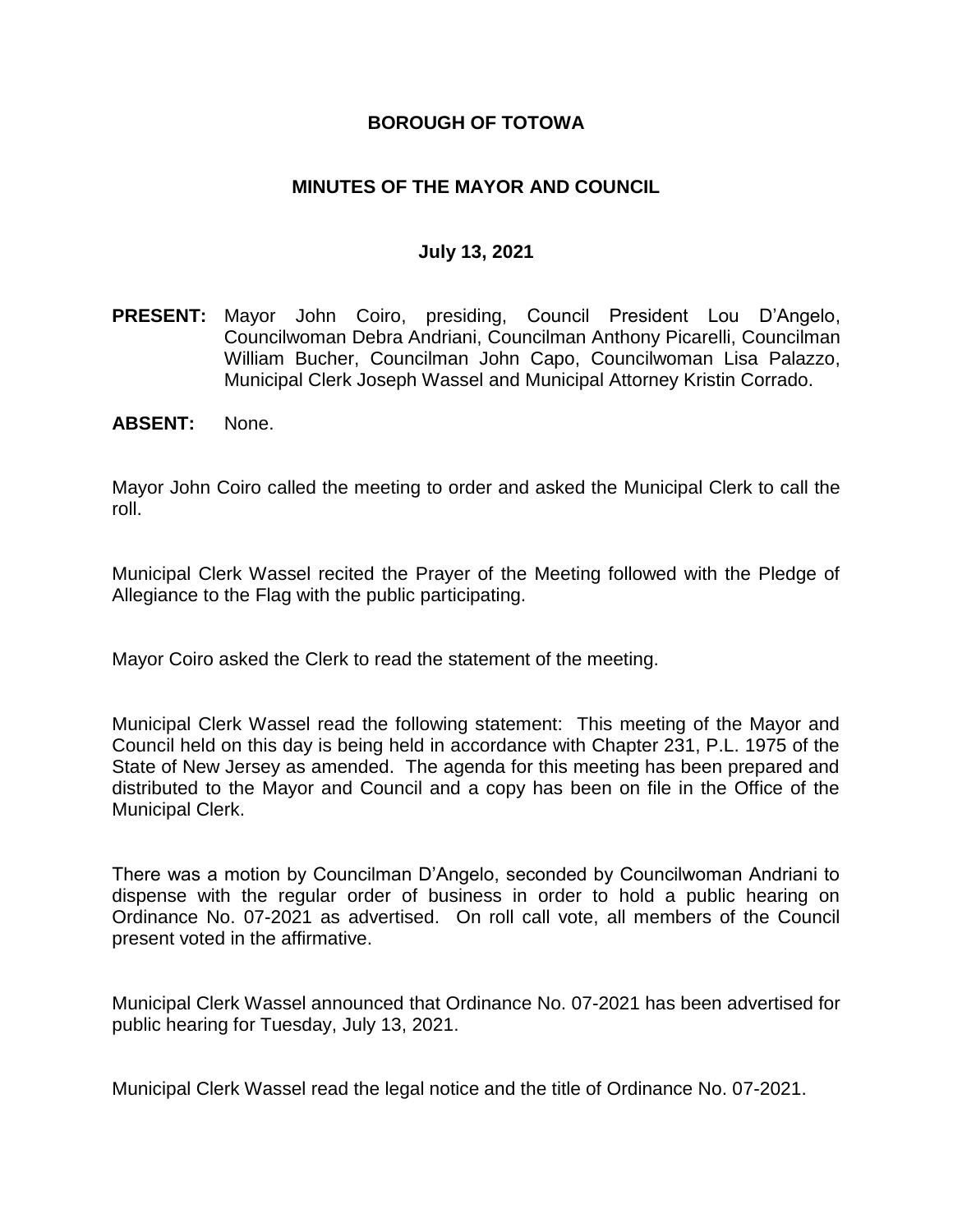There was a motion by Councilman D'Angelo, seconded by Councilwoman Andriani to open the public hearing. On roll call vote, all members of the Council present voted in the affirmative.

Mayor Coiro asked if any citizens wished to be heard on Ordinance No. 07-2021.

#### CITIZENS HEARD:

There were no citizens who wished to be heard.

There was a motion by Councilman D'Angelo, seconded by Councilwoman Andriani to close the public hearing. On roll call vote, all members of the Council present voted in the affirmative.

Municipal Clerk Wassel read Ordinance No. 07-2021 by title:

# **ORDINANCE NO. 07-2021**

#### **A CAPITAL ORDINANCE APPROPRIATING THE SUM OF \$1,823,600 FOR VARIOUS IMPROVEMENTS AND ACQUISITIONS TO BE UNDERTAKEN BY THE BOROUGH OF TOTOWA**

There was a motion by Councilman D'Angelo, seconded by Councilwoman Andriani to adopt Ordinance No. 07-2021 on second and final reading. On roll call vote, all members of the Council present voted in the affirmative.

There was a motion by Councilman D'Angelo, seconded by Councilwoman Andriani to revert to the regular order of business. On roll call vote, all members of the Council present voted in the affirmative.

Mayor Coiro asked if any members of the Council, the Municipal Clerk or the Municipal Attorney wished to address the Council.

Councilwoman Andriani: Reminded everyone that tomorrow night's summer concert is the Soul Cruisers at the Municipal Complex.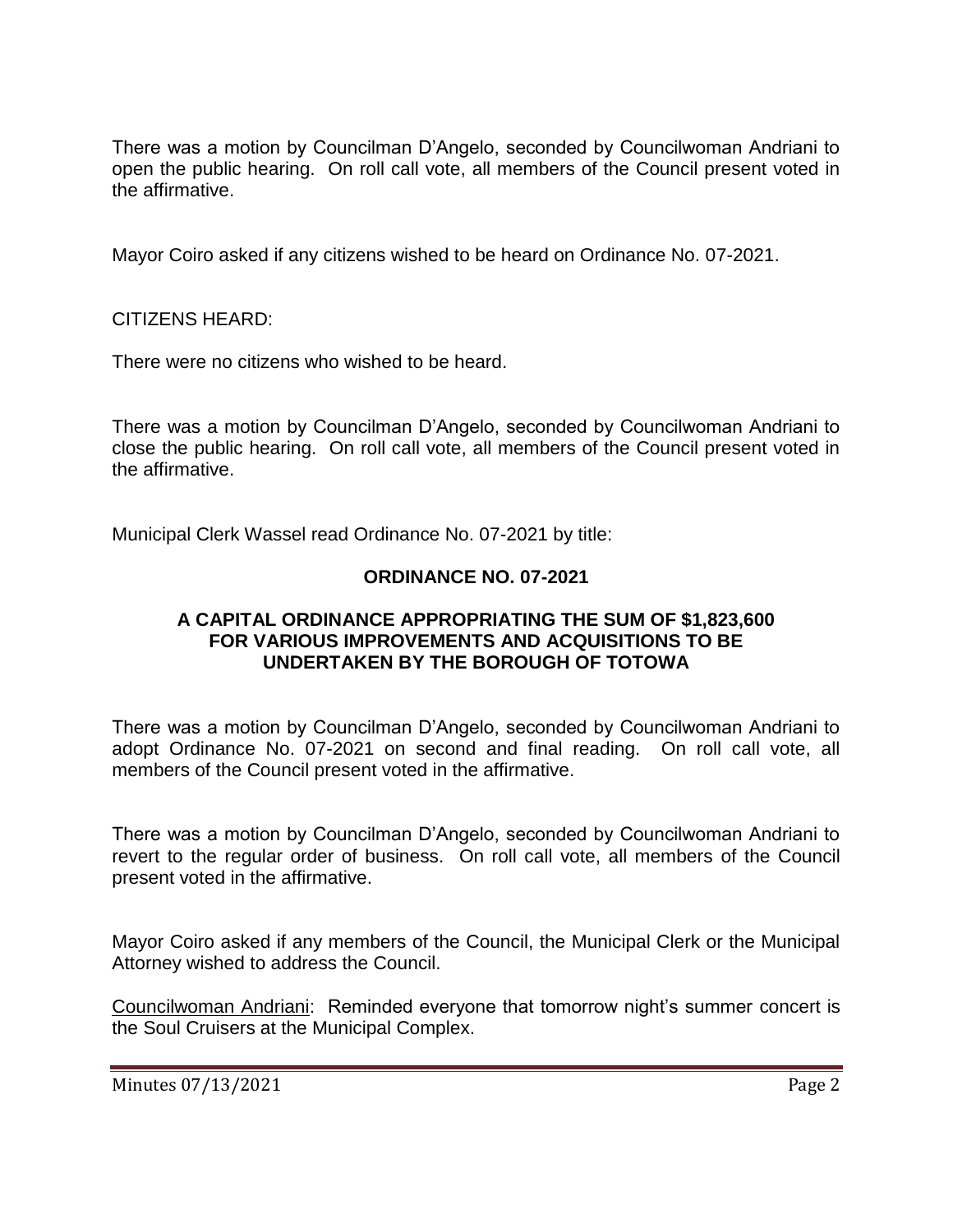Mayor Coiro asked if any citizens wished to be heard.

# CITIZENS HEARD:

Rocco Fava, 38 Frances Street: 1) Said he has a complaint about the house purchased at #46 Frances Street because it's a one family house with 6 or 7 different people living there, plus they rent the basement and they have truck that they park in front of his house. 2) Also said he called inspector John Waryas about the grass maintenance at #36 Frances Street. Mayor Coiro: Told him that he will speak to both our Construction Code Official Allan Burghardt and inspector John Waryas about both issues.

Diane Kettmann, 46 Acorn Street: 1) Complained about all the cars that park on her street because Frances Street is alternate side parking, but Acorn Street is parking on both sides and cars can't get through and cars are losing their mirrors. Asked that both Acorn Street and Garretson Avenue be changed to alternate side parking. Mayor Coiro: Requested that Fire Chief Rich Schopperth drive a fire truck down those streets at night to determine if the truck can get through. Ms. Kettmann: 2) Stated that a left turn signal is needed on the traffic light at the intersection of Union Boulevard and Bogert Street.

Annette Conti, 2 Garretson Avenue: 1) Said she can't get out of her driveway because all the workers and patrons from Made In Italy park their cars in front of her house. 2) Stated that there is no yellow paint by the fire hydrants and cars park in front of them all the time.

Two Residents from 58 Frances Street: Also complained about the parking in front of their house and that trucks always take out the fire hydrant when making the turn.

Mayor Coiro: Responded that we have all of your addresses and complaints and he will talk to the Building Department about #36 & #46 Frances Street and to the Police Department about the parking issues and speeding on Wilson Avenue.

There was a motion by Councilman D'Angelo, seconded by Councilwoman Andriani to approve the Minutes of the Mayor and Council for the meeting of June 29, 2021. On roll call vote, all members of the Council present voted in the affirmative. Councilwoman Palazzo abstained from the voting.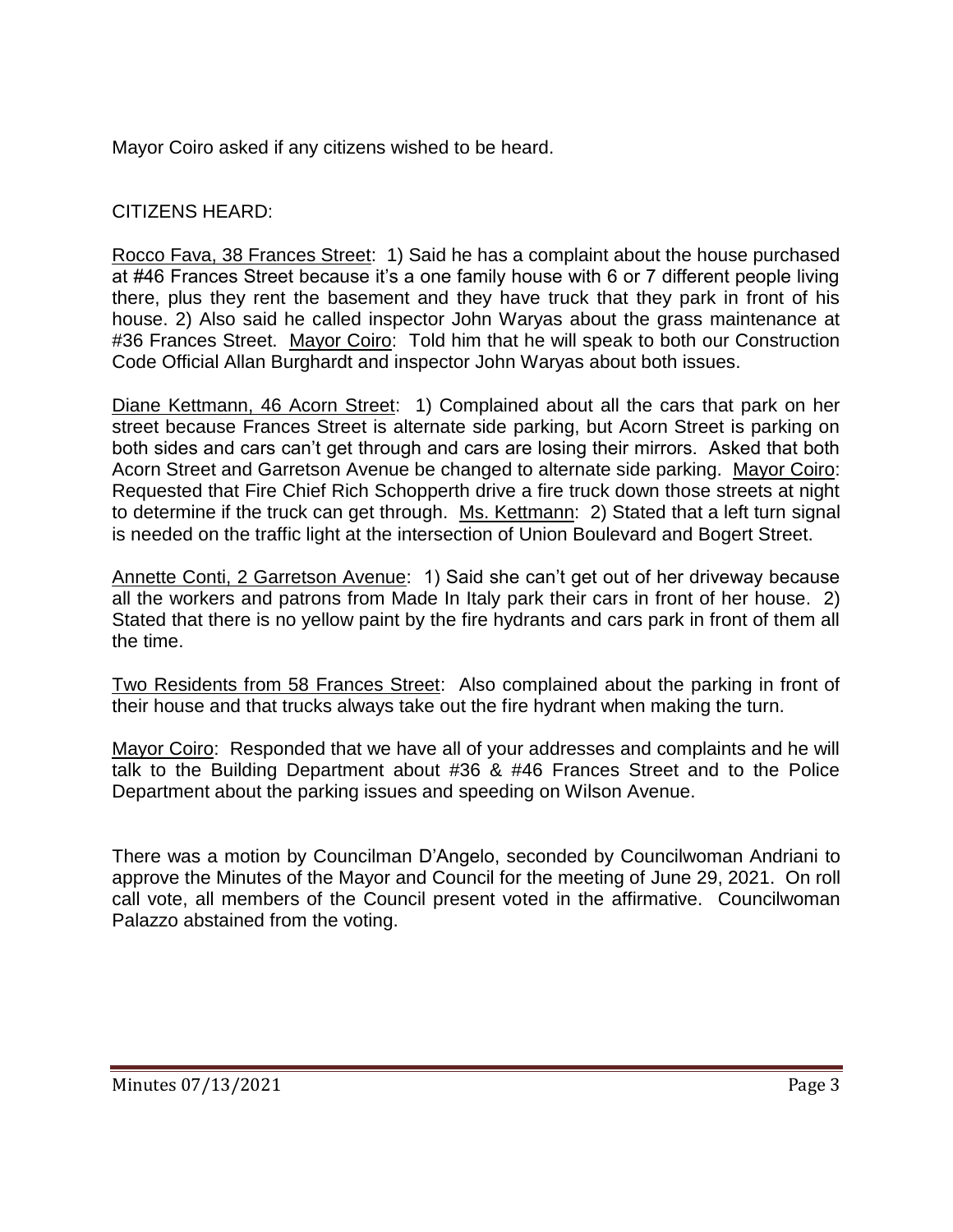# COMMITTEE ON FINANCE:

There was a motion by Councilman Picarelli, seconded by Councilman D'Angelo to approve Resolution No. 2021-15 for the payment of bills. On roll call vote, all members of the Council present voted in the affirmative.

There was a motion by Councilman Picarelli, seconded by Councilman D'Angelo to adopt the following Resolution Providing For The Insertion Of A Special Item Of Revenue In The Budget Pursuant To N.J.S.A. 40A:4-87 (Ch. 159, P.L. 1948) – Public And Private Revenues Offset By Appropriations – American Rescue Plan Act Of 2021. On roll call vote, all members of the Council present voted in the affirmative.

# RESOLUTION NO. 73-2021

#### RESOLUTION PROVIDING FOR THE INSERTION OF A SPECIAL ITEM OF REVENUE IN THE BUDGET PURSUANT TO N.J.S.A. 40A:4-87 (CH. 159, P.L. 1948) – PUBLIC AND PRIVATE REVENUES OFFSET BY APPROPRIATIONS – AMERICAN RESCUE PLAN ACT OF 2021

WHEREAS, N.J.S.A. 40A:4-87 provides that the Director of the Division of Local Government Services may approve the insertion of any special item of revenue in the budget of any municipality when such item shall have been made available by law and the amount thereof was not determined at the time of the adoption of the budget; and

WHEREAS, said Director may also approve the insertion of an item of appropriation of equal amount; and

WHEREAS, the Borough of Totowa has been awarded funds in the amount of \$501,000 from the American Rescue Plan Act of 2021 and wishes to amend its 2021 Budget to include this amount as an item of revenue.

NOW, THEREFORE, BE IT RESOLVED, that the Governing Body of the Borough of Totowa hereby requests the Director of the Division of Local Government Services to approve the insertion of an item of revenue in the Budget of 2021 in the sum of \$501,000 which is now available as a revenue item from:

Miscellaneous Revenues

Special Items of General Revenue Anticipated with Prior Written Consent of the Director of Local Government Services:

Public and Private Revenues Offset with Appropriations:

American Rescue Plan Act of 2021 \$501,000

Minutes 07/13/2021 Page 4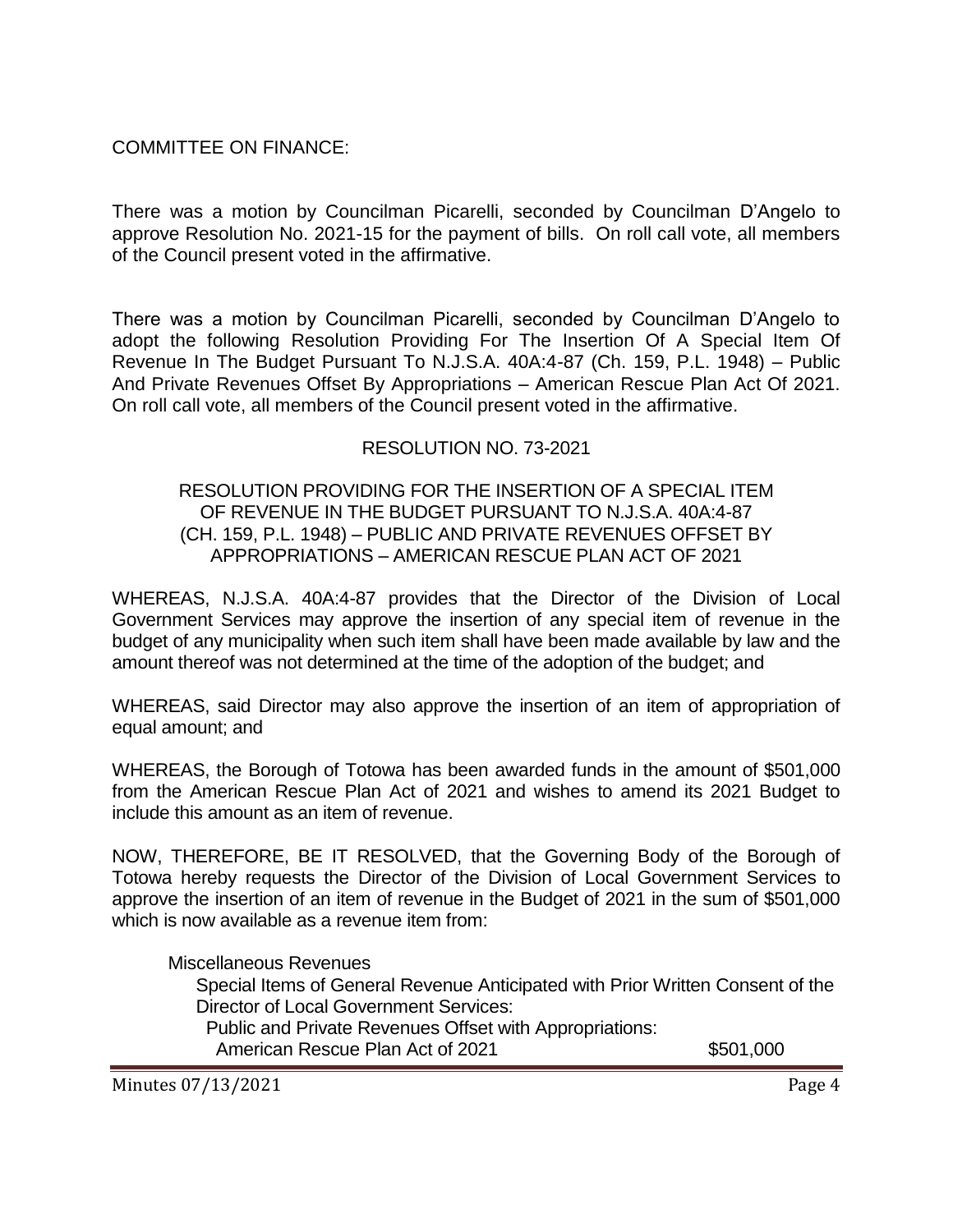BE IT FURTHER RESOLVED, that a like sum of \$501,000 be and the same is hereby, appropriated under the caption:

General Appropriations (A) Capital Improvements - Excluded from CAPS Public and Private Programs Offset by Revenues Improvements to Riverview Pump Station (ARP) \$501,000

BE IT FURTHER RESOLVED, that the Borough Clerk is hereby directed to forward two (2) copies of this Resolution to the Director of Local Government Services.

There was a motion by Councilman Picarelli, seconded by Councilman D'Angelo to approve payment of the  $3^{rd}$  Quarter 2021 Budget Allotment to the Borough of Totowa Public Library in the amount of \$194,321. On roll call vote, all members of the Council present voted in the affirmative.

COMMITTEE ON PUBLIC SAFETY:

There was a motion by Councilman D'Angelo, seconded by Councilman Capo to adopt the following Resolution Approving Participation In The State Grant Program Under The SFY2021 Body-Worn Camera Grant Program Administered By The State Of New Jersey, Department Of Law And Public Safety, Office Of The Attorney General And To Accept The Grant Funding. On roll call vote, all members of the Council present voted in the affirmative.

# RESOLUTION NO. 74-2021

RESOLUTION APPROVING PARTICIPATION IN THE STATE GRANT PROGRAM UNDER THE SFY2021 BODY-WORN CAMERA GRANT PROGRAM ADMINISTERED BY THE STATE OF NEW JERSEY, DEPARTMENT OF LAW AND PUBLIC SAFETY, OFFICE OF THE ATTORNEY GENERAL AND TO ACCEPT THE GRANT FUNDING

WHEREAS, the Mayor and Council of the Borough of Totowa wishes to apply for funding of approximately \$81,520 with a match of \$0 for an approximate project total cost of \$81,520 for a project under the State of New Jersey SFY2021 Body-Worn Camera Grant Program, Award Number: 21-BWC-434 for the Award Period of January 1, 2021 – December 31,2025; and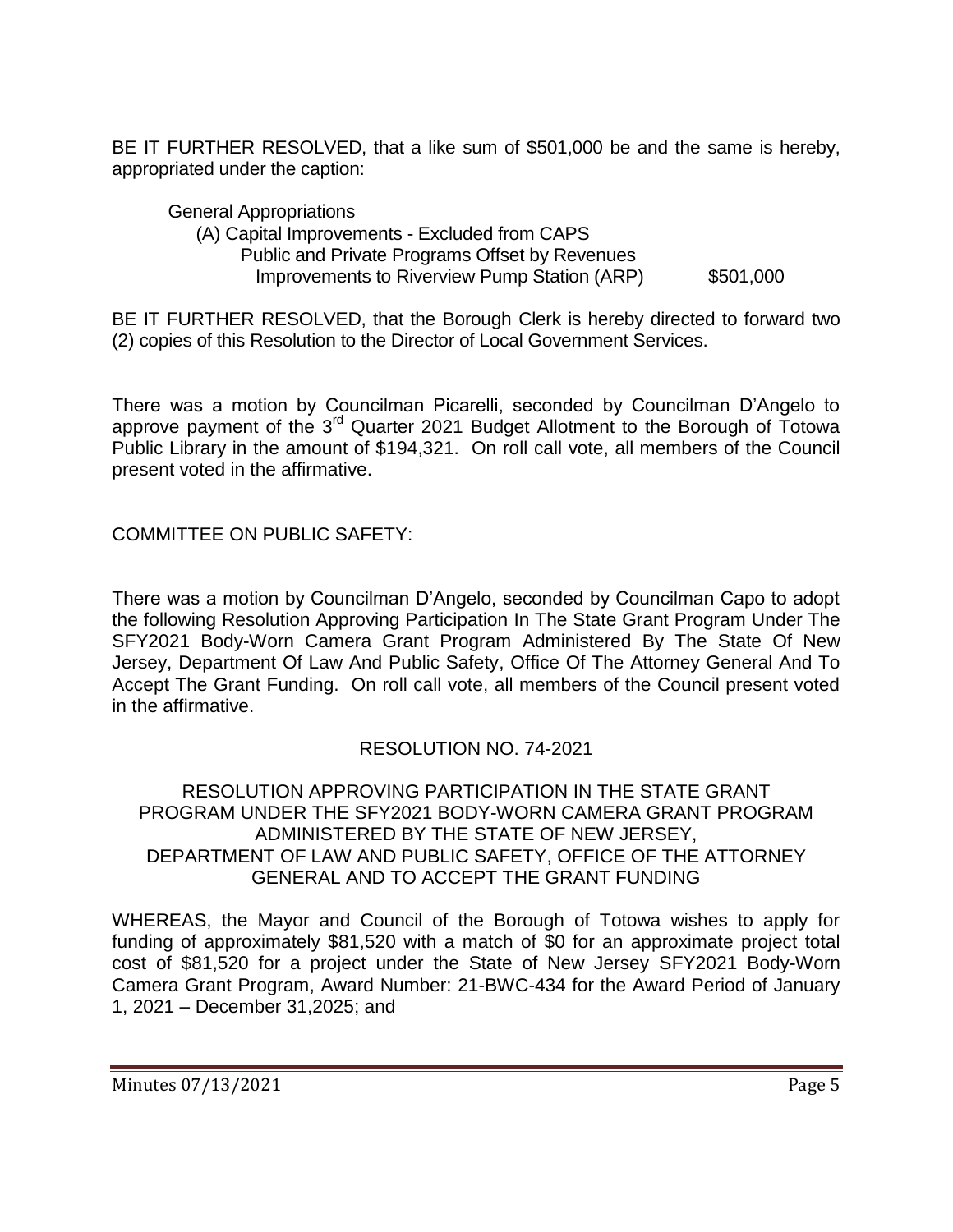WHEREAS, the Mayor and Council of the Borough of Totowa has reviewed the accompanying application and has approved said request; and

WHEREAS, the project is a joint effort between the State of New Jersey, Department of Law and Public Safety, Office of the Attorney General and the Borough of Totowa, for the purpose described in the application.

NOW, THEREFORE, BE IT RESOLVED, by the Mayor and Council of the Borough of Totowa that:

- 1) As a matter of public policy, the Mayor and Council of the Borough of Totowa wishes to participate to the fullest extent possible with the State of New Jersey, Department of Law and Public Safety, Office of the Attorney General and to accept the grant funding in the amount of \$81,520.
- 2) The State of New Jersey, Department of Law and Public Safety, Office of the Attorney General shall receive funds on behalf of the applicant.
- 3) The State of New Jersey, Department of Law and Public Safety, Office of the Attorney General shall be responsible for the receipt and review of the applications for said funds.
- 4) The State of New Jersey, Department of Law and Public Safety, Office of the Attorney General shall initiate allocations to the applicant as authorized by law.

There was a motion by Councilman D'Angelo, seconded by Councilman Capo to approve payment of the annual garage rent for 2021 to Volunteer Fire Company No. 1 and to Riverview Park Fire Company, Inc. On roll call vote, all members of the Council present voted in the affirmative.

COMMITTEE ON PUBLIC WORKS:

There was a motion by Councilman Bucher, seconded by Councilwoman Palazzo to approve Change Order No. 1 for a net decrease of \$9,289.36 and Payment Estimate No. 2 (Final) in the amount of \$30,971.39 to American Asphalt & Milling Services, LLC for the New Jersey Department Of Transportation Fiscal Year 2020 Municipal Aid Program Improvements To Craig Court, Dey Hill Trail And Commerce Way. On roll call vote, all members of the Council present voted in the affirmative.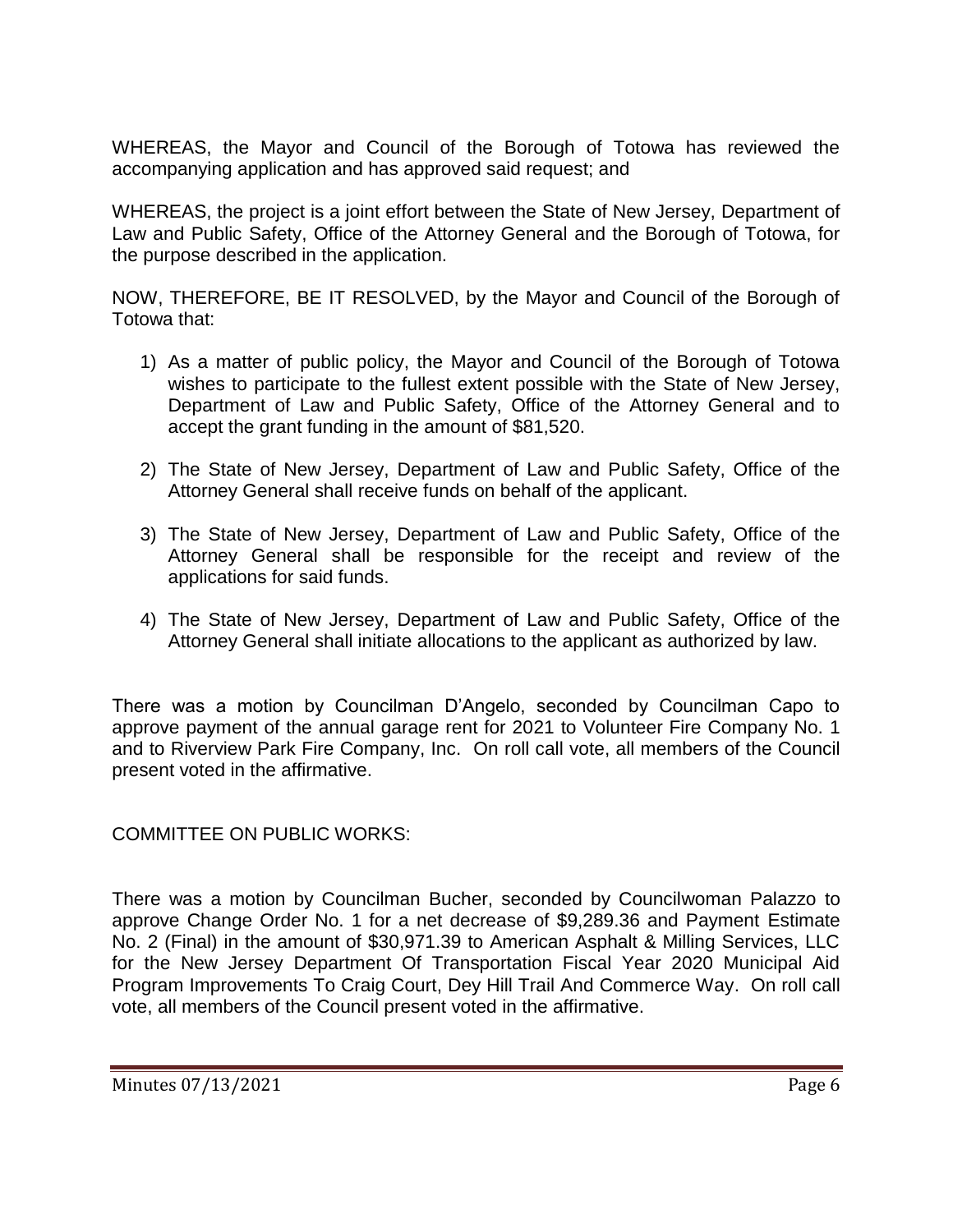# COMMITTEE ON ENGINEERING & PUBLIC PROPERTY:

There was a motion by Councilman Capo, seconded by Councilwoman Andriani to adopt the following Resolution Authorizing Professional Engineering Design Services For The Riverview Pump Station Improvements. On roll call vote, all members of the Council present voted in the affirmative.

### RESOLUTION NO. 75-2021

#### RESOLUTION AUTHORIZING PROFESSIONAL ENGINEERING DESIGN SERVICES FOR THE RIVERVIEW PUMP STATION IMPROVEMENTS

WHEREAS, the Borough of Totowa owns and operates the Riverview Drive Pump Station which receives sewage flow from the various pump stations located throughout the Borough; and

WHEREAS, by Resolution No. 128-2016 dated September 13, 2016, the Mayor and Council of the Borough of Totowa authorized various repairs for the Riverview Drive Pump Station which included the installation of new wet well ventilation as well as the replacement of grating, side gates, valves, a door and the automatic transfer switch; and

WHEREAS, by Resolution No. 37-2019 dated February 12, 2019, the Borough of Totowa Sewer Department Superintendent had recommended that additional ventilation improvements be undertaken for the Riverview Drive Pump Station as well; and

WHEREAS, the Mayor and Council of the Borough of Totowa did advertise for receipt of sealed bids for the Riverview Drive Pump Station Improvements in accordance with the specifications entitled "Specifications, Proposal and Contract Documents for the Borough of Totowa Riverview Drive Pump Station Improvements, Passaic County, New Jersey, June 2019" and "Addendum No. 1 for the Borough of Totowa Riverview Drive Pump Station Improvements, Passaic County, New Jersey, August 29, 2019"; and

WHEREAS, the original cost estimate for this Project was \$862,305.00 and bids were received on September 11, 2019; and

WHEREAS, the Municipal Engineer for the Borough of Totowa advised that the prices bid for the Riverview Drive Pump Station Improvements were significantly higher that the funds allocated for this Project; and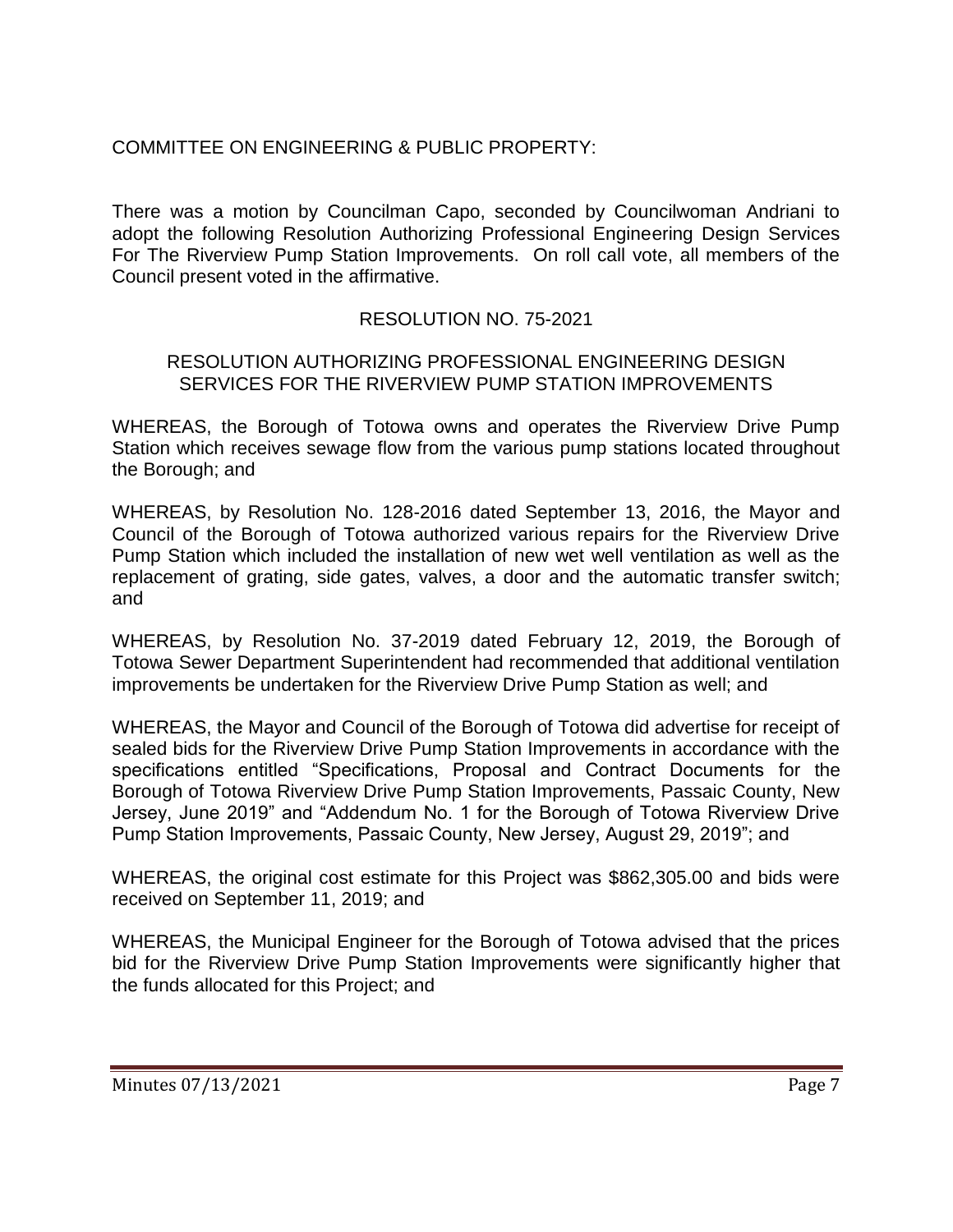WHEREAS, by Resolution No. 112-2019, dated September 24, 2019, the Mayor and Council rejected the bids received for the Riverview Drive Pump Station Improvements and authorized the public rebidding of this Project; and

WHEREAS, by Resolution No. 50-2020 dated April 14, 2020, the Mayor and Council of the Borough of Totowa also requested that the Municipal Engineer review the potential impact of several new developments connecting to the Borough's sanitary sewer systems to determine if the resulting flows may exceed the permitted allowable capacity of the Riverview Drive Pump Station; and

WHEREAS, the Municipal Engineer was directed to develop base plans; review the existing conditions, the permitted flows, the anticipated flows and operational issues of the sewer operator; prepare a report addressing the critical and recommended upgrades to the Riverview Drive Pump Station; and

WHEREAS, the reports have been completed and the scope of work now includes additional repairs including the replacement of 4 dry-pit submersible pumps, 2 comminutors, various internal and external building repairs, cleaning and upgrading the wet well, electrical upgrades, building HVAC upgrades and modifications to the influent piping upstream of the grit chamber; and

WHEREAS, the Mayor and Council of the Borough of Totowa desire to retain the services of a professional engineering firm to provide design services for the rebidding of the Project; and

WHEREAS, Richard A. Alaimo Engineering Associates has submitted a proposal dated June 2, 2021 to provide the design services for the Pump Station repairs at a cost not to exceed \$501,000.00, a copy of which is on file in the office of the Borough of Totowa Municipal Clerk; and

WHEREAS, the Mayor and Council of the Borough of Totowa on July 13, 2021 did examine the proposal submitted by Richard A. Alaimo Engineering Associates; and

WHEREAS, pursuant to the applicable New Jersey State laws, these professional services may be awarded without public bidding.

NOW, THEREFORE, BE IT RESOLVED, that the Mayor and Council of the Borough of Totowa do hereby accept the proposal submitted by Richard A. Alaimo Engineering Associates for professional engineering design services for the upgrades to the Riverview Drive Pump Station in the amount of \$501,000.00.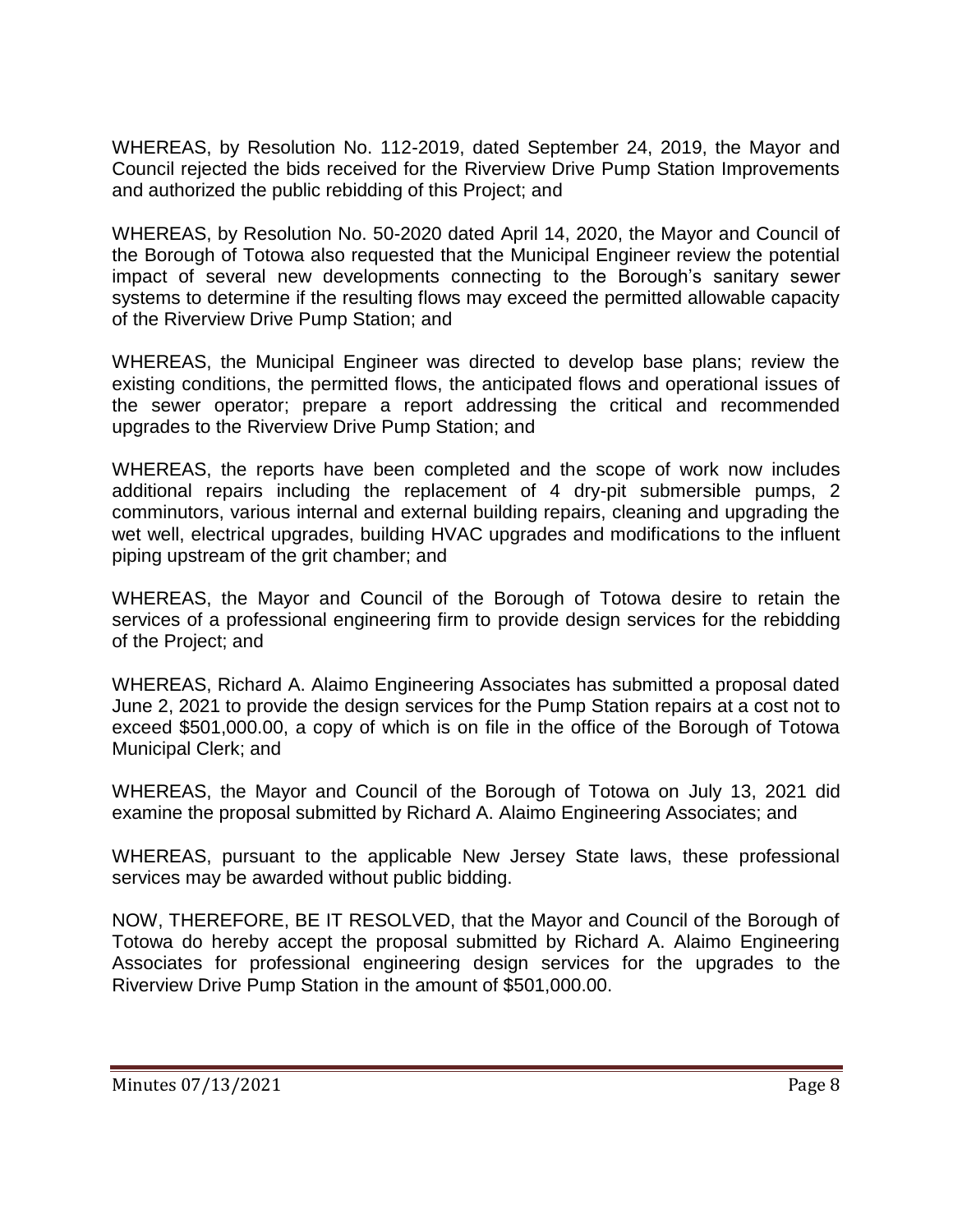BE IT FURTHER RESOLVED, that the Mayor and Council of the Borough of Totowa do hereby authorize Richard A. Alaimo Engineering Associates to perform the professional services as set forth in their proposal.

BE IT FURTHER RESOLVED, that the Municipal Council of the Borough of Totowa does hereby authorize the Mayor, Municipal Clerk and Municipal Engineer to execute any and all necessary instruments relating thereto.

A letter was received from the Friends of the Totowa Public Library requesting permission to use the Municipal Parking Lot on Tuesday, August 10, 2021 for a bus trip to Resorts Casino in Atlantic City. There was a motion by Councilman Capo, seconded by Councilwoman Andriani to grant permission. On roll call vote, all members of the Council present voted in the affirmative.

COMMITTEE ON LIAISON & INSPECTION:

There was no report.

COMMITTEE ON LEGISLATION & ORDINANCES:

There was a motion by Councilwoman Palazzo, seconded by Councilman Picarelli to adopt the following Resolution Authorizing Massage Establishment License For JGN Massage, LLC Doing Business As Elements Therapeutic Massage. On roll call vote, all members of the Council present voted in the affirmative.

#### RESOLUTION NO. 76-2021

#### RESOLUTION AUTHORIZING MASSAGE ESTABLISHMENT LICENSE FOR JGN MASSAGE, LLC DOING BUSINESS AS ELEMENTS THERAPEUTIC MASSAGE

WHEREAS, JGN Massage, LLC doing business as Elements Therapeutic Massage ("Elements Therapeutic Massage") has approval to operate a massage establishment in a portion of the premises located at 650 Union Boulevard, Totowa, New Jersey; and

WHEREAS, in accordance with the requirements set forth in Chapter 250 entitled "Massage Establishments" in the Borough of Totowa Code Book, Elements Therapeutic Massage has submitted an application to the Borough of Totowa for a Massage Establishment License; and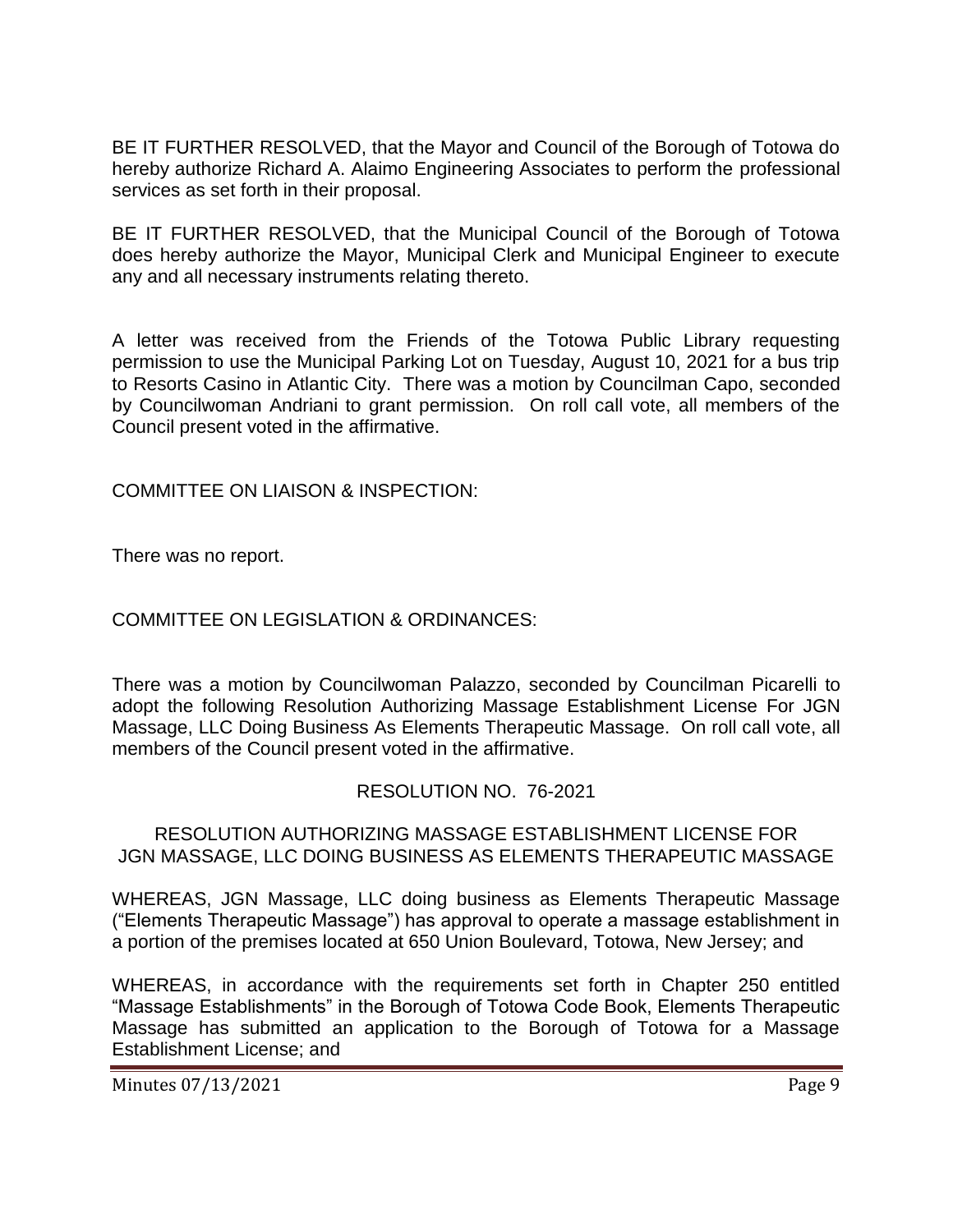WHEREAS, the Borough of Totowa Police Department has conducted a thorough investigation of the applicant in accordance with Section 250-6 of the Borough of Totowa Code Book; and

WHEREAS, the Borough of Totowa Police Chief has cleared the license for approval; and

WHEREAS, after reviewing the application and report issued by the Borough of Totowa Police Department, the Mayor and Council of the Borough of Totowa have determined that the Elements Therapeutic Massage has complied with all the requirements for a Massage Establishment License in the Borough of Totowa.

NOW, THEREFORE, BE IT RESOLVED, that the Mayor and Council of the Borough of Totowa do hereby approve the Massage Establishment License application for JGN Massage, LLC doing business as Elements Therapeutic Massage and authorize the Borough of Totowa Municipal Clerk to issue a Massage Establishment License effective July 13, 2021 through June 30, 2022.

BE IT FURTHER RESOLVED, that Elements Therapeutic Massage is required to continue to comply with all applicable laws, ordinances, rules and regulations and said license must be renewed annually on or before July  $1<sup>st</sup>$  each year.

There was a motion by Councilwoman Palazzo, seconded by Councilman Picarelli to adopt the following Resolution Authorizing Massage Therapist Licenses for JGN Massage, LLC Doing Business As Elements Therapeutic Massage. On roll call vote, all members of the Council present voted in the affirmative.

# RESOLUTION NO. 77-2021

#### RESOLUTION AUTHORIZING MASSAGE THERAPIST LICENSES FOR JGN MASSAGE, LLC DOING BUSINESS AS ELEMENTS THERAPEUTIC MASSAGE

WHEREAS, JGN Massage, LLC doing business as Elements Therapeutic Massage ("Elements Therapeutic Massage") has approval to operate a massage establishment in a portion of the premises located at 650 Union Boulevard, Totowa, New Jersey; and

WHEREAS, the requirements set forth in Chapter 250 entitled "Massage Establishments" in the Borough of Totowa Code Book include obtaining a Massage Establishment License for the business and Massage Therapist Licenses for employees to be issued by the Borough of Totowa Municipal Clerk; and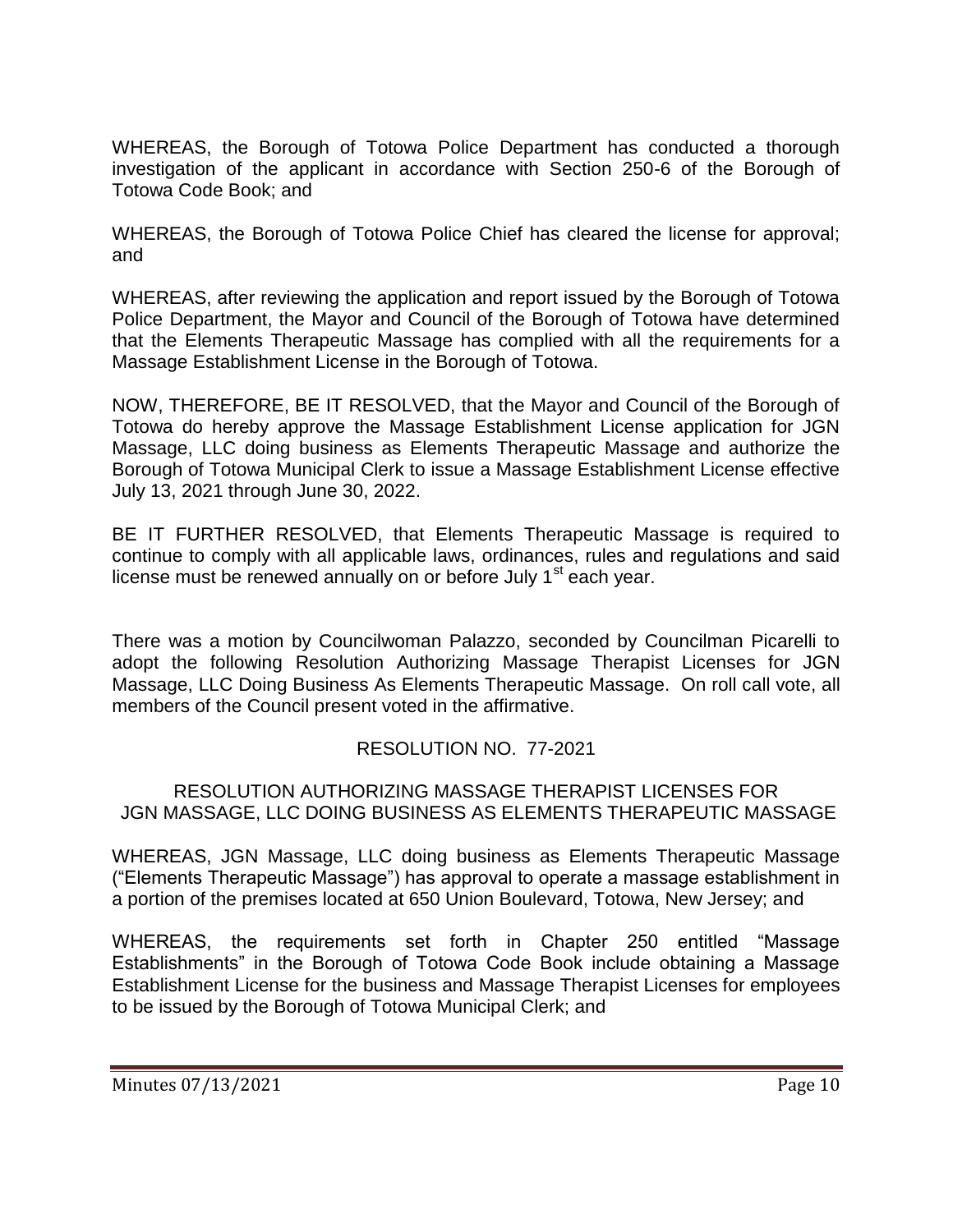WHEREAS, by Resolution No. 76-2021 dated July 13, 2021, the Mayor and Council of the Borough of Totowa authorized the issuance of a Massage Establishment License application for Elements Therapeutic Massage effective July 13, 2021 through June 30, 2022; and

WHEREAS, the following individuals have submitted applications for a Massage Therapist License as employees of Elements Therapeutic Massage, 650 Union Boulevard, Totowa, New Jersey:

- 1. Ashley Cupolo, 63 Augustus Street, Bloomfield, New Jersey 07003
- 2. Donna Garrity, 3 Ridge Road, Wharton, New Jersey 07885
- 3. Francis Oloughlin, 89 Parkway, Little Falls, New Jersey 07424
- 4. Grisel Crespo, 32 Essex Street, Paterson, New Jersey 07503
- 5. Ingrid DeJesus, 1010 E. 25<sup>th</sup> Street, Paterson, New Jersey 07513
- 6. Jessica Gundlach, 30 Meriline Avenue, Woodland Park, New Jersey 07424
- 7. Karen Gutierrez, 350 Baldwin Avenue, Apt 5G, Parsippany, New Jersey 07054
- 8. Michelle Russell, 12 John Street, Lincoln Park, New Jersey 07035
- 9. Naomi Lovelace, 82 Avenue C, Haledon, New Jersey 07508
- 10. Robert Simmons, 854 South 17<sup>th</sup> Street, Newark, New Jersey 07103
- 11 Souzan Rammaha, 7016 Columbia Avenue, North Bergen, New Jersey 07047
- 12. Tiffany Pena, 87 Addision Place, Clifton, New Jersey 07012
- 13. Veronica Figueroa, 542 E. 24<sup>th</sup> Street, Paterson, New Jersey 07514

WHEREAS, the above named employees of Elements Therapeutic Massage have each submitted proof of their respective clinical training in compliance with Section 250-7 of the Borough of Totowa Code Book; and

WHEREAS, the Borough of Totowa Police Department has conducted a thorough investigation of the applicants in accordance with Section 250-6 of the Borough of Totowa Code Book; and

WHEREAS, the Borough of Totowa Police Chief has cleared the licenses; and

WHEREAS, after reviewing the application and report issued by the Borough of Totowa Police Department, the Mayor and Council of the Borough of Totowa have determined that the aforementioned applicants have complied with all the requirements for a Massage Therapist License in the Borough of Totowa.